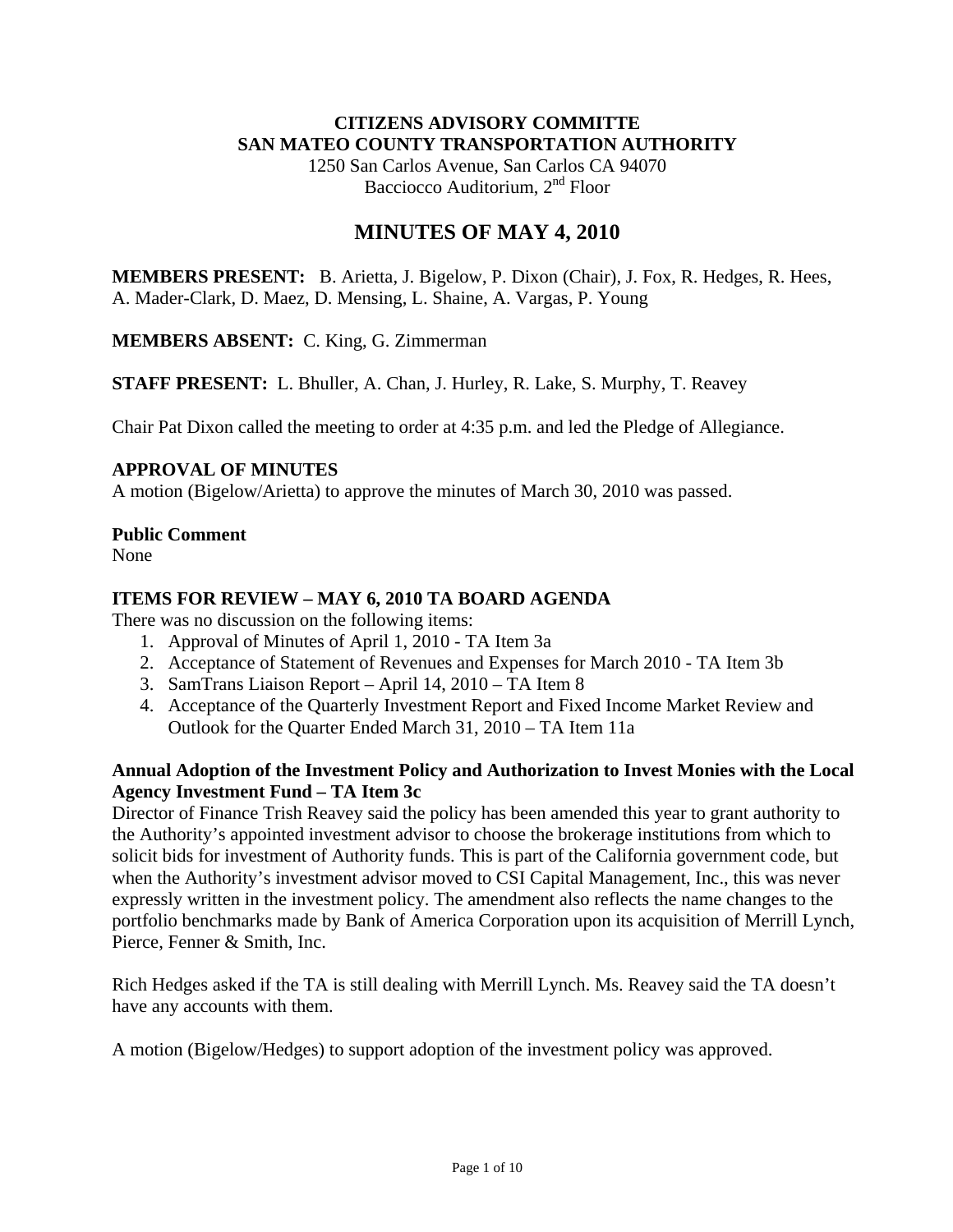# **San Bruno Grade Separation Project – Funding Options – TA Item 11c**

Director of Budgets and Grants April Chan provided details:

- The project scope involves eliminating three street-level crossings by lowering San Bruno, San Mateo and Angus avenues and raising the railroad tracks; building pedestrian underpasses at Euclid, San Bruno and Sylvan avenues; and replacing the existing station at Sylvan Avenue with a new elevated station between San Bruno and San Mateo avenues.
- The project scope does not include High Speed Rail (HSR) elements.
- The total project cost estimate of a two-track structure is \$165 million. A Request for Proposals has been released and staff hopes to receive bids in the next few weeks and award a construction contract at the July 1 Joint Powers Board meeting.
- Project status: final design March 2010; invitation for bid process March-June 2010; contract award anticipated for July 1, 2010; and construction – July 2010 to June 2012.
- Secured funding includes:
	- 1. \$100 million budgeted: \$60 million existing Measure A funds; \$30 million Proposition 1B Highway Railroad Crossing Safety Account (HRCSA)-Grade Separation funds; and \$10 million of Public Utility Commission (PUC) 190 Grade Separation funds.
	- 2. Options for \$65 million: \$9.25 million is available to the TA over the life of the Proposition 1B program. Of this amount, \$3.75 million has been appropriated by the State's budget process; and \$19.2 million State Transportation Improvement Program (STIP), which was redirected from the South San Francisco Station project, for a total of \$22.95 million.

Austin Mader-Clark arrived at 4:44 p.m.

• Funding options include:

.

- 1. HSR funding from the American Recovery and Reinvestment Act; Federal earmarks; and Federal Jobs Legislation.
- 2. Original Measure A: \$3 million in grade separation category.
- 3. New Measure A: Fifteen percent or approximately \$9 million per year for grade separation projects. If non-Measure A funds are not available, the project will need up to \$62 million in new Measure A funds (\$13 million expected to be collected through the end of FY2010 and will also need \$49 million from FY2011 through the middle of FY2016).
- New Measure A funding criteria for special circumstances specify inclusion in the Expenditure Plan; the project addresses safety and/or security concerns; and leverages non-Measure A funds with certain expenditure or other deadlines.
- Staff recommends \$65 million required can be funded by:
	- 1. Non-Measure A total of \$22.95 million.
	- 2. Measure A total of \$42.05 million (\$3 million original Measure A plus \$39.05 million in new Measure A).

John Fox said the project was noted as being \$40 million short but much more than \$40 million is being added. He asked if some of this was in the original proposal. Ms. Chan said if the project receives Proposition 1B State/local partnership money and STIP funding, the project will only need \$40 million. She said, given the state of the State, if the project doesn't receive STIP funding, there would be a need for the full \$62 million from the new Measure A plus \$3 million to total \$65 million.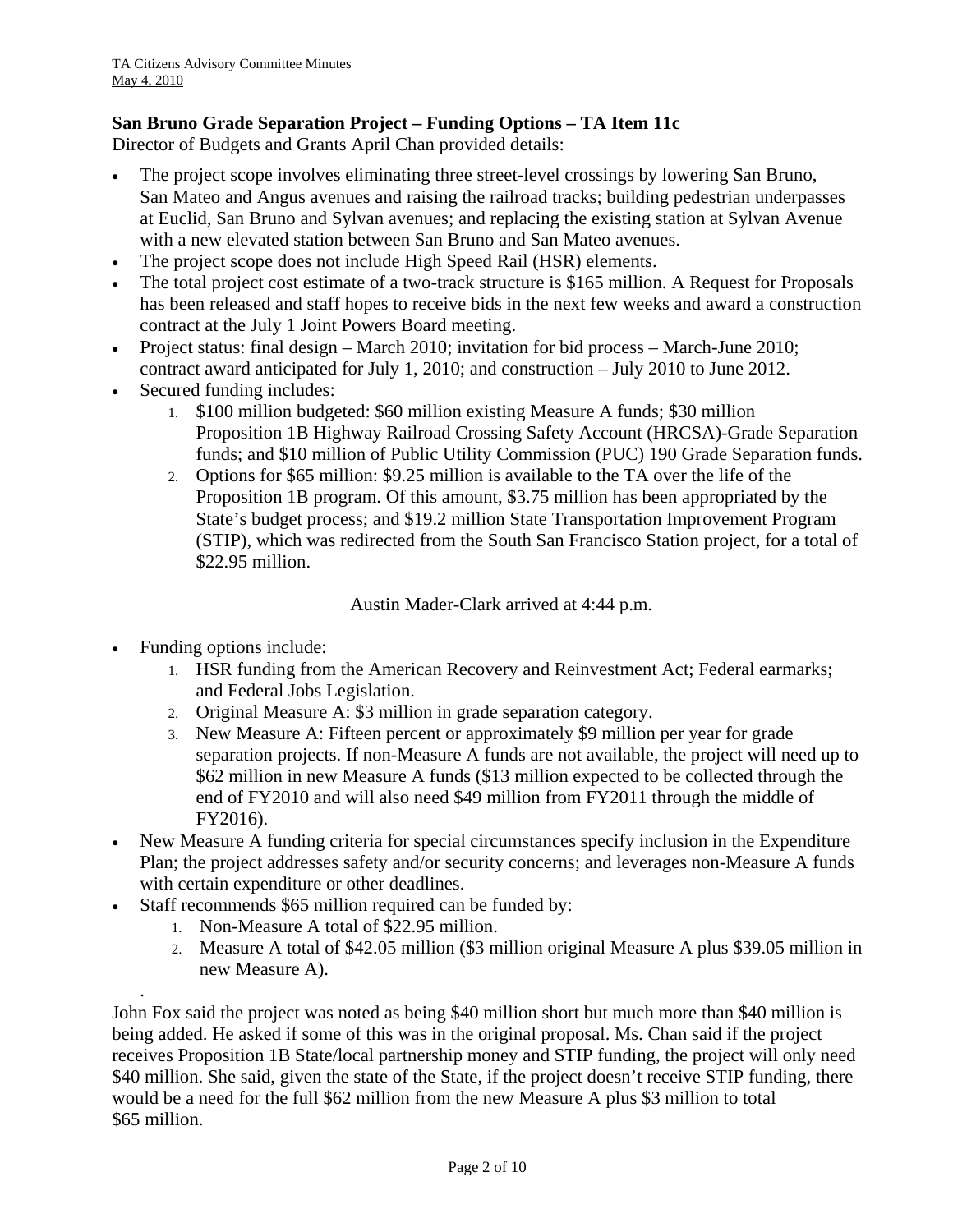Ms. Chan said staff is considering programming new Measure A funds to the project under criteria for special circumstances, similar to what was done with the Belmont pedestrian/bike overcrossing project. The San Bruno Grade Separation project meets all criteria. She said the primary action staff would be asking the TA Board to take is to program and budget up to \$42.05 million for the project to help fully fund the remaining \$65 million. It is important to line up the funding before the contract award planned for July 1, 2010.

Randy Hees said since staff doesn't have bids, are they taking into account that apparently a number of large projects are coming in substantially lower than construction estimates. He asked how comfortable staff is that the bid estimate reflects what will be received. Ms. Chan said staff is currently budgeting more conservatively and if the bids do come in lower, it will require less of the local funding.

Mr. Hees asked if the project was fast-tracked because of HSR money; what are the chances of receiving HSR money; and what amount would be received. Ms. Chan said certain parts of the project would benefit HSR but, ultimately, the \$165 million project is still the two-track grade separated project. She said, in terms of back tracking this project, it actually had to do with other funding sources, one of which was Proposition 1B - \$30 million grade separation account money, and the project has a requirement to award a contract by July 1, 2010.

Larry Shaine asked if funding assumptions assume the sale of State bonds and if the bonds are marketable. Ms. Chan said Proposition 1B bonds basically rely on the sale of State bonds and the California Transportation Commission is due to allocate the \$30 million to the TA. What is not certain is the \$3.75 million because the request was just made. She said it is up to the State to be able to sell bonds and staff's concern is the State's ability to give the money to the TA.

Director of TA Program Joe Hurley said, as far as the State and TA are concerned, \$30 million of Proposition 1B funding has been identified for this project. There are concerns associated with bond sales but Ms. Chan has a plan in the event those funds don't come through.

April Vargas said since the grade separation ranking has not been determined, and given the criteria for special circumstances, would this project be ahead of all other grade separation projects. She asked if cities with grade separation projects have asked for equal consideration. Ms. Chan said staff received the ranking list today and this project is ranked fifth statewide on the Fiscal Year 2011 list of railroad crossings in the State. In terms of ranking, the project has some high safety concerns.

Ms. Vargas asked if any San Mateo County grade crossings were ranked in the top four. Ms. Chan replied yes, and said there are a couple of bridges in San Mateo ranked in the 30s and a bridge in San Francisco ranked in the 90s.

Mr. Hurley said there are two variables the TA uses to prioritize grade separation projects: the PUC score, which is number one in the Caltrain corridor and number five statewide, and city support for the project. The city of San Bruno has demonstrated strong support for the project.

Mr. Fox said the concept of pulling projects out before they are prioritized within the county is a troubling precedent. He asked how difficult it is to complete that priority ranking and when the process would be completed. Mr. Hurley said staff is working on a Footprint Study, which looks at alternatives on all grade separations on the Caltrain corridor in terms of both horizontal alignments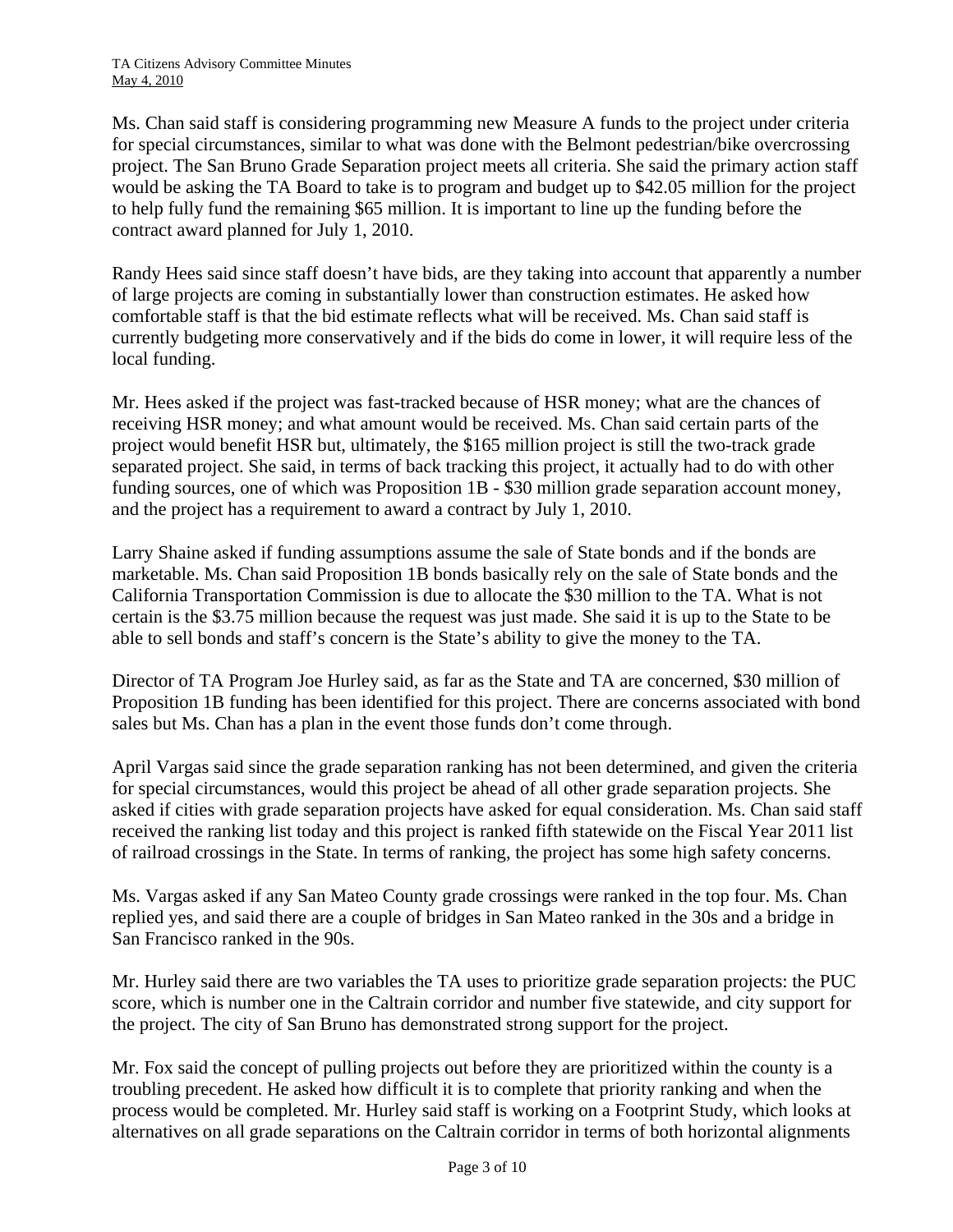and whether it's road over rail, road under rail, or a combination. Much of this was put on hold because of the uncertainty of HSR. Based on the PUC's ranking, support of the city of San Bruno and the availability and timing requirements associated with the Proposition 1B, funding became a top priority project.

Jim Bigelow said he and Doris Maez attended community outreach in San Bruno and the neighborhood people seemed very interested and positive about the project. He asked how electrification fits in or does not fit in with this project because the Joint Powers Board allocated \$42 million to the Electrification project at its April meeting. Ms. Chan said this has no bearing on this project because that was basically for the environmental approval process for electrification. Electrification of Caltrain could potentially affect this project, and when the grade is separated it would still be able to accommodate wires and overheads.

Mr. Bigelow said a comment was made at community outreach that a cement foundation would be included in the project for electrification but no poles, so this is an opportunity to prepare for electrification.

Mr. Hees supports the project and said the worst case scenario would be if the TA had to come up with \$65 million. He thought that would be roughly six years of TA grade crossing money in the new Measure A.

Mr. Hees asked what would happen if the  $25<sup>th</sup>$  Avenue grade crossing project in San Mateo fit everyone's plan. He asked if the city would have to wait for the funding or could the TA use essentially highway money now and pay back the highway portion of Measure A. Mr. Hurley said those are options on the table. He said there is the opportunity to borrow between a highway program and a grade separation program or transit program, but there is also the opportunity to bond as well.

Ms. Maez said the presentation did not show a visual representation of what the project will look like during construction. She said this would be a tough sell to the Belle Air neighborhood near First Avenue because the construction will be basically in their front yards. She said it is very important to engage these neighbors.

Ms. Maez attended the HSR outreach in Redwood City and said if HSR doesn't come to this area, Caltrain's operations are threatened. She is concerned because it's like colleges busy building buildings that can't offer classes. Mr. Hurley said that is the color of money and the TA is maxing out in terms of Measure A's ability to contribute towards the operating expenses of Caltrain. He said the money is limited to capital improvement so the TA doesn't have the flexibility to move capital dollars.

Mr. Shaine asked if there is a reason the TA is holding off 30 days for the final request to the TA Board. Ms. Chan said the primary reason is because staff wanted the Board to have input from staff and the CAC so there would be time to work with Board members in the event there wasn't agreement. She said staff will have a better idea of funding sources by the June Board meeting.

A motion (Bigelow/Hees) to support the San Bruno Grade Separation funding options was approved.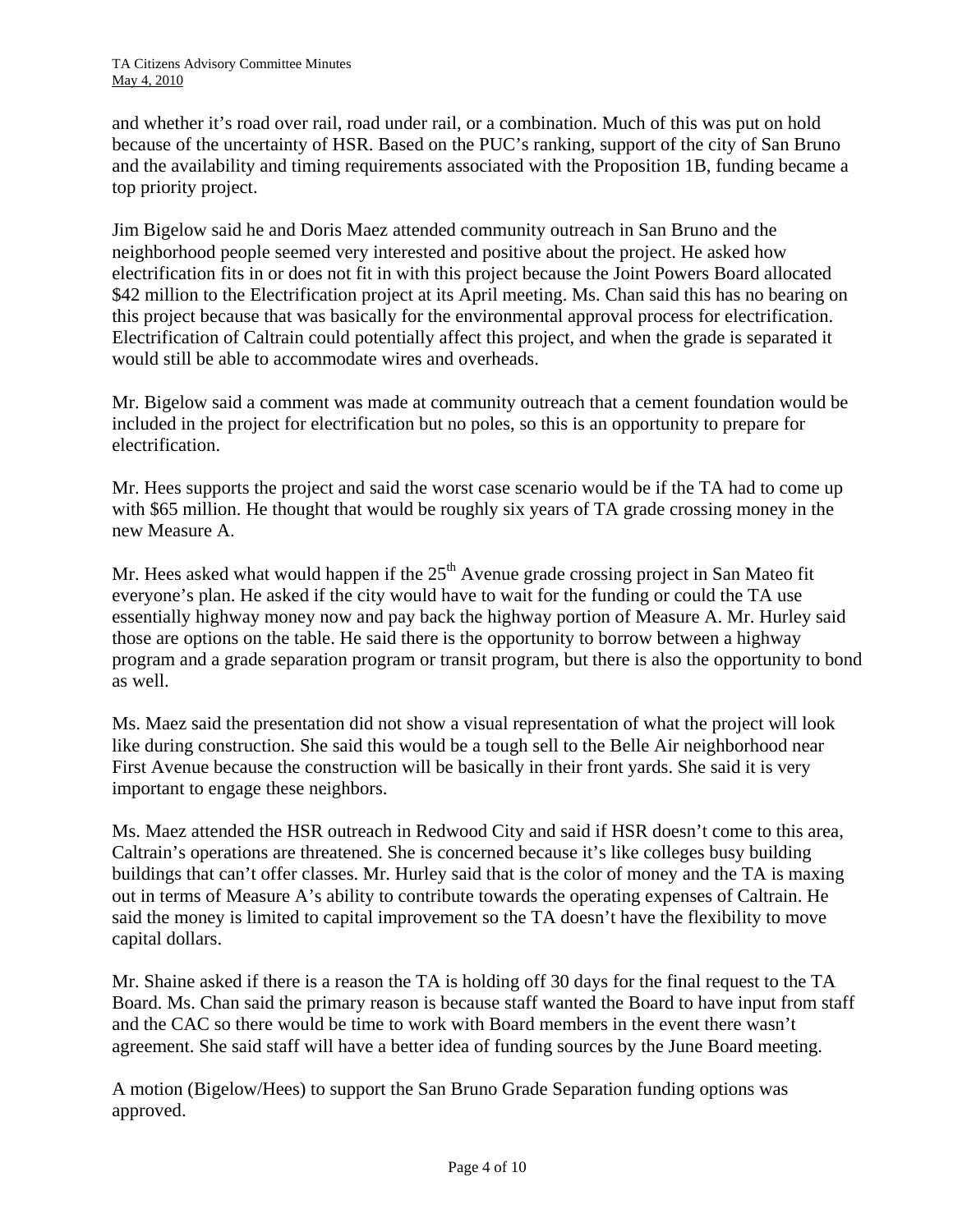Daniel Mensing arrived at 5:14 p.m.

### Public Comment

Pat Giorni, Burlingame, said the TA-funded Footprint Study was circulated to cities in the county but never took HSR into consideration. She asked if it would be expanded. Mr. Hurley said staff is waiting for more specifics from HSR to fold into the study.

Ms. Giorni asked if the TA will be asked for more money to expand the study or if that will be part of the alternatives analysis of HSR. Mr. Hurley said staff might ask HSR for money to finish the study.

# **Preliminary Budget for Fiscal Year 2011 – TA Item 11d**

Manager of Budgets Ladi Bhuller said staff has combined the Operating and Capital budgets into one budget statement. She provided the following details.

- FY2011 revenues include: \$60 million sales tax; \$5.6 million interest income; \$1.1 million rental income; and \$4.2 million in grant proceeds for the Broadway Interchange; for total revenues of \$70.9 million.
- Sales tax revenues remain flat at \$60 million. Interest income is projected to increase \$300,000 and grant proceeds by \$900,000.
- Annual allocations included: \$13.5 million for local entities; \$2.4 million for paratransit; \$1.5 million for San Mateo County shuttles; \$4.8 million transfer to SamTrans for Caltrain operations; and \$1.2 million for BART; for total allocations of \$23.4 million.
- Program expenditures included: \$600,000 for alternative congestion relief; \$400,000 for Dumbarton Rail; \$3 million for Caltrain; \$1.8 million for pedestrian and bicycle; \$900,000 for shuttles; and \$6.2 million for streets and highways; for an expenditure total of \$12.9 million.
- FY2011 expenditures include: \$23.4 annual allocations; \$12.9 program expenditures; \$1 million oversight; and \$900,000 administration costs; for total expenditures of \$38.2 million.
- Expenditure changes include: \$103.5 million decrease in program expenditures; \$200,000 increase in oversight and administration, which includes projected resources to deliver board-approved strategy for various calls for projects, with a net decrease of \$103.3 million. The major decrease is due to significant allocations, which will be made in FY2010 and include: \$46 million for the San Bruno Grade Separation Project; \$30 million for the Route 101 Auxiliary Lane Marsh Road to Embarcadero Road; and \$15 million for the South San Francisco Ferry Terminal Project.

Mr. Shaine asked if BART has a life through the life of Measure A. Ms. Bhuller said through the life of the new Measure A.

Mr. Hurley commented on the significant difference between last year's expenditures and those projected for FY2011. Staff is in the process of developing a Highway Capital Improvement Program so staff will come back with a mid-year capital budget amendment to reflect that program.

Mr. Hees asked if these things are tied to a percentage of what the TA receives, for example, 8 percent for Caltrain, 2 percent for BART, etc. He asked if staff monitors this throughout the year and adjusts those numbers if the income experience is radically different. Mr. Bhuller replied yes, and said staff will come back to the Board to amend the budget for the sales tax projection and the other expenditure line items accordingly. She said the TA budget was revised in the last couple of months for FY2010.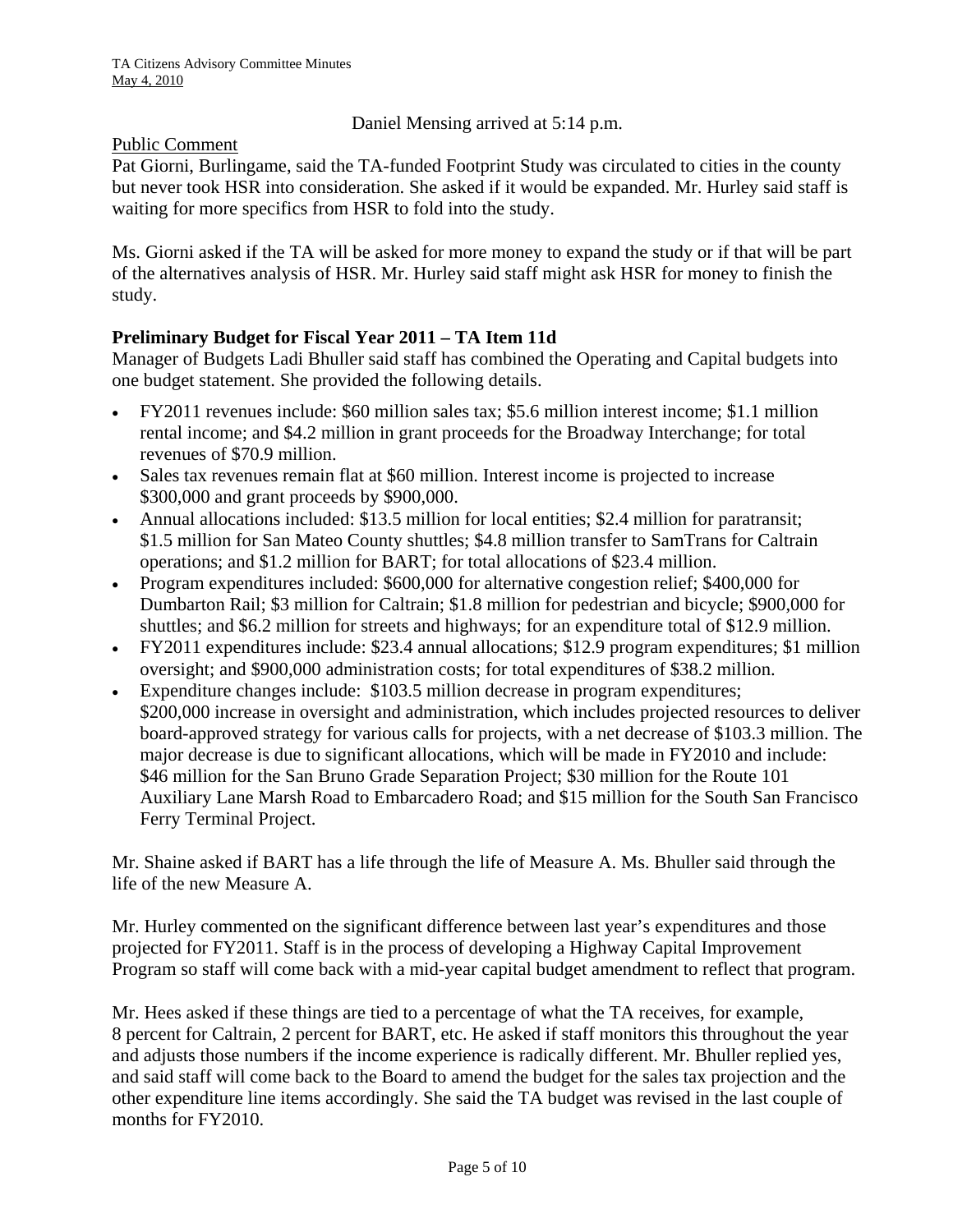Mr. Hurley said notifications of these budget adjustments are sent to cities regarding local share information.

Mr. Bigelow sits on the Congestion Management and Environmental Quality Committee of the City/County Association of Governments of San Mateo County (C/CAG) and said there are plans underway for major projects like freeway interchanges, but because of the status of finances in the State, projects were shuffled and moved back to later dates for major construction. The TA and C/CAG discussed moving back some of the projects and identifying monies where things could progress in planning and engineering, so when things turn around these projects are still in line waiting for funding.

Mr. Shaine said this is the second year in history the TA budget has Caltrain operations, which was not allowed in the old Measure A.

Mr. Hedges said fuel prices may be affected by oil issues in Louisiana and asked if there are longterm contracts for Caltrain fuel allotment. Ms. Reavey said staff is working on the fuel hedge policy for FY2011 and negotiating with interested parties. Caltrain is currently under contract with a cap option and the cap for FY2010 is \$2 per gallon. Caltrain has received payments for that over the last couple of months. Caltrain and SamTrans adopted a fuel hedge policy this spring. She said staff isn't expecting a cap of \$2 per gallon for FY2011 but is able to cap 50-75 percent of expected fuel usage.

Mr. Shaine asked if a cap would save money with electrification. Ms. Reavey said it could, but fewer people would be interested because diesel fuel use would be less.

Ms. Maez said one of the benefits of electrification is much lighter weight trains that use less energy to move. Ms. Reavey said fuel costs will go down but diesel fuel will still be used to run to Gilroy and for fleet vehicles. The combined cost of electricity and diesel fuel will be less than current costs.

# **Authorization to Enter into a Cooperative Agreement with Caltrans Regarding the Route 101 Auxiliary Lanes Between Marsh Road and Embarcadero Road, Amendment to the Fiscal Year 2010 Capital Budget in the Amount of \$30,000,000 and Allocation of the Subject Funding in the Amount of \$32,584,000 – TA Item 11b**

Mr. Hurley provided details on the Auxiliary Lane Project.

- This section of Route 101 is at full capacity during morning and afternoon peak periods. The goal is to relieve congestion on Highway 101 by improving traffic operations and efficiency.
- The project will be almost a complete link from county line to county line except for a portion from Oyster Point in South San Francisco to the San Francisco County line.
- The project will increase travel time reductions, and reduce carbon emissions and fuel consumption.
- Total project costs are \$112,933,000 with construction costs of approximately \$92 million.
- Project features include auxiliary lanes on southbound and northbound Highway 101; replacement of an overcrossing in Menlo Park; and modifications to the Willow and University avenue interchanges.
- Total costs of the three segments of \$112.9 million include: Segment one from Marsh Road to University Avenue will cost \$73.4 million; Segment two from University Avenue to Embarcadero Road will cost \$36.5 million; and Segment three replacement landscaping Marsh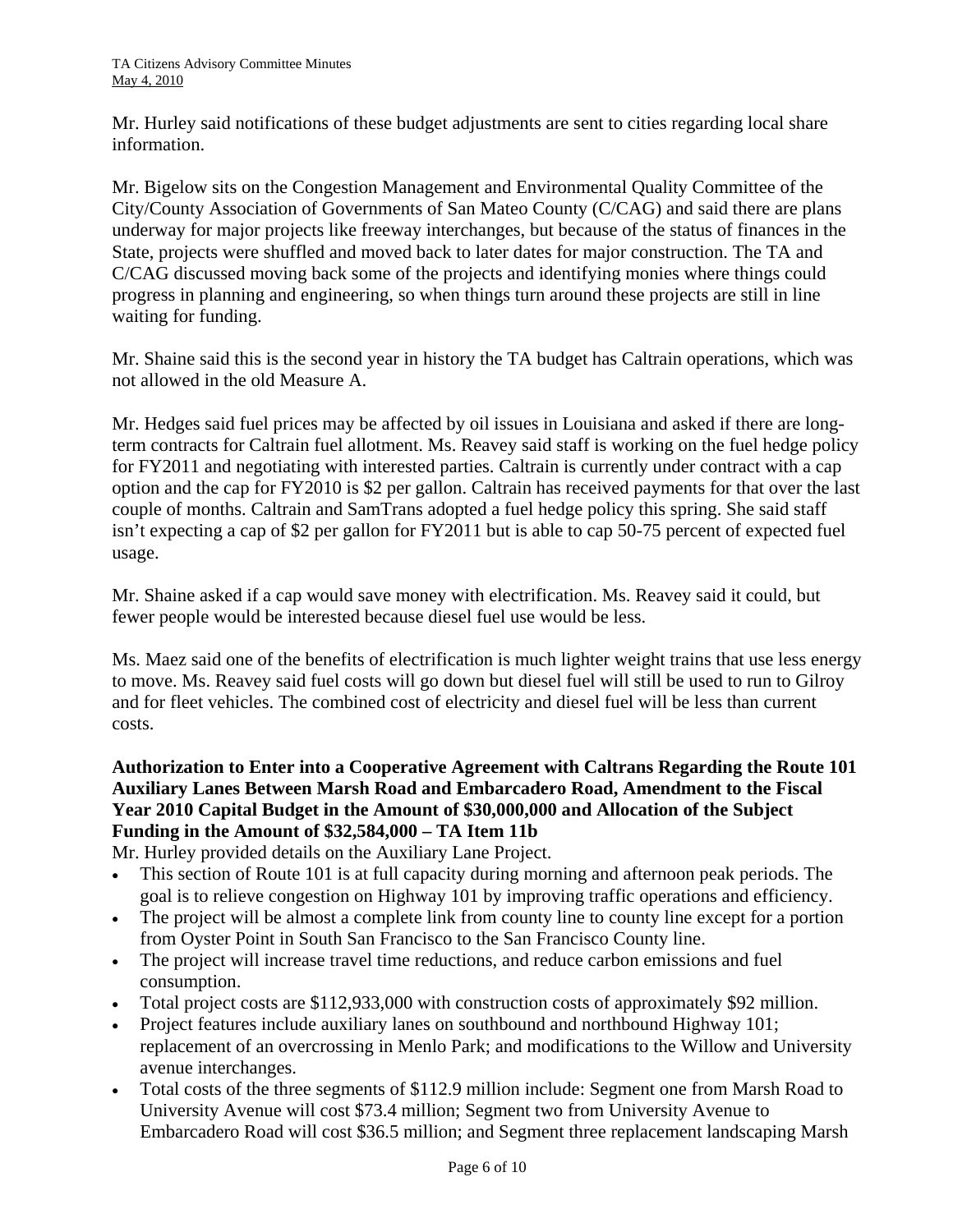to Embarcadero roads will cost \$3 million.

The crucial funding is the \$56 million Corridor Mobility Improvement Account (CMIA) funding, which has funding time constraints.

- Thirty-three percent of the cost is TA funding. The TA leveraged the other dollars and none would have come to fruition without the early seed money from Measure A.
- Construction of the first segment must begin in April 2011 and is to be completed in 2013 to meet CMIA funding constraints.
- Project completion for the three segments: Segment one-March 2012; Segment two-November 2013; and Segment three-November 2017. Segmentation allows more firms to compete for the project.

Rich Hedges asked about flooding of San Francisquito Creek. Mr. Hurley said the San Francisco Joint Powers Authority is pursuing improvements to San Francisquito Creek to address flooding

Chair Dixon asked about the underpass in the project. Mr. Hurley said this is the Henderson Bridge underpass south of Marsh Road. There were negotiations with Caltrans that would have required replacing the bridge at significant project costs. The TA was able to negotiate design exemptions to go with narrower shoulder widths and the Henderson Bridge will be allowed to remain in place.

Ms. Maez is concerned about the Metropolitan Transportation Commission's (MTC) focus on high occupancy lanes and the affect on county auxiliary lanes. Mr. Hurley said MTC is collecting data and is looking at two types of scenarios: construction of additional lane for High Occupancy Vehicle (HOV) lane /High Occupancy Toll (HOT) lane or the potential conversion of a single occupancy lane to either a HOV or HOT lane. Auxiliary lanes only go from interchange to interchange and are not through lanes.

Mr. Hees said this project is included in the Strategic Plan and compliant with everything being done.

A motion (Hees/Arietta) to support the auxiliary lane project was approved.

Mr. Bigelow said Senator Joe Simitian was instrumental in obtaining \$60 million of Proposition 1B funding for the project.

Mr. Shaine asked if the TA would be involved in management of this project. Mr. Hurley said the TA prepared the preliminary work but Caltrans will administer the construction work.

### **Update on State and Federal Legislative Program – TA Item 12a**

Government Affairs Manager Seamus Murphy reported:

There were two legislative subcommittee budget hearings in the last few months on California High Speed Rail Authority's (rail authority) request for FY2011 funding in addition to a State audit report. Legislative staff and audit reports have been very critical of the way the rail authority managed the project. Staff feels it is likely some legislation will be passed this session that provides more legislative oversight to the project and provides for more fiscal accountability in light of the billions of dollars received in Federal money and with the \$2.25 billion in Proposition 1A match.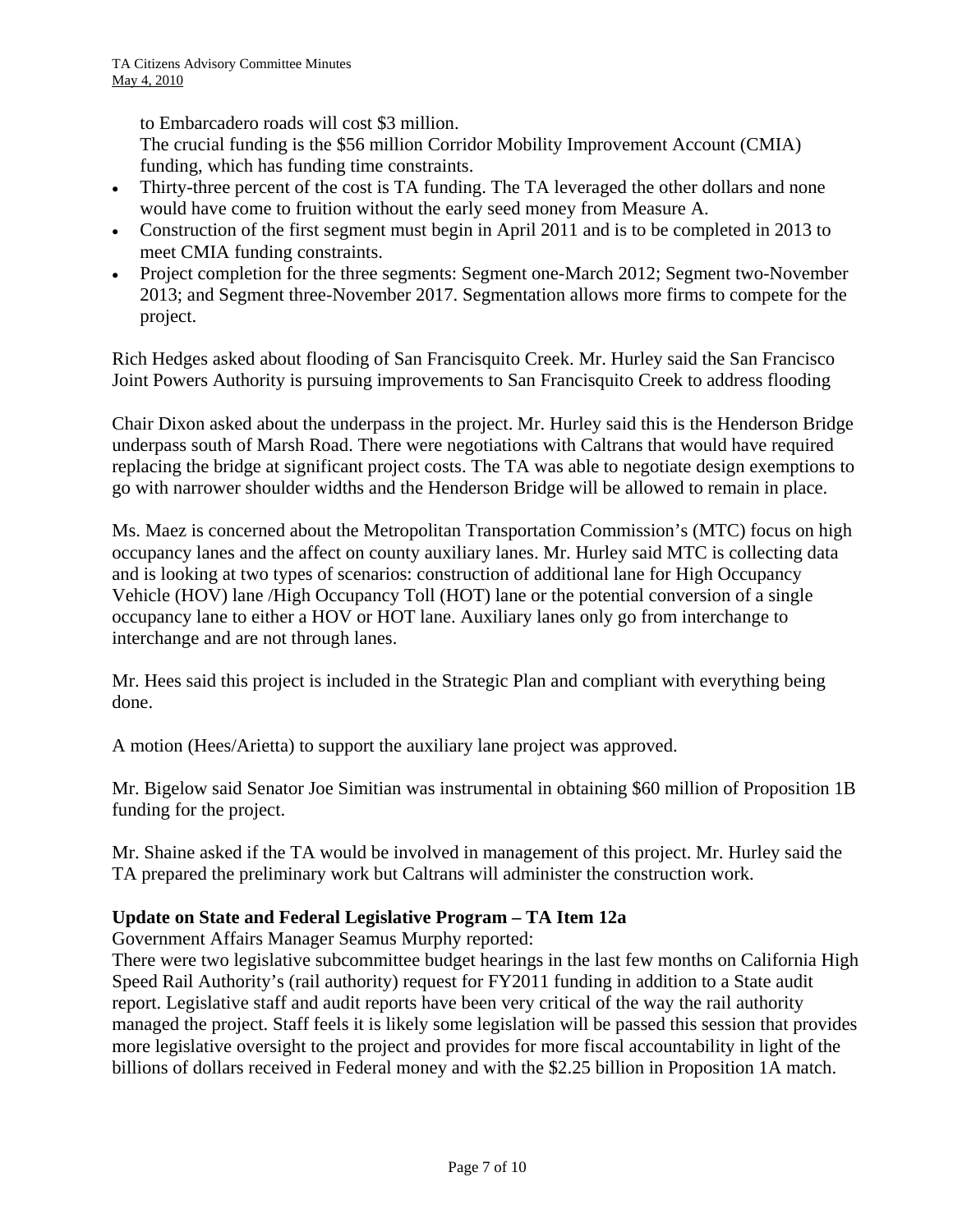Staff is following SB409 – Passenger Rail Programs (Ducheny), which would reorganize the rail authority within Caltrans and all Board members would need to be reappointed and confirmed by the Senate.

AB 1375 – High Speed Rail (Galgiani) was recently amended to put the CHSRA under Business, Transportation and Housing and on par with Caltrans within the State bureaucracy as its own department of railroads and preserve the rail authority as it exists today with the power to make decisions regarding alignment and funding. It is likely the rail authority will support AB1375 and oppose SB409.

SB 965 – High Speed Rail (DeSaulnier) would authorize the rail authority to spend Federal funding awarded through the American Recovery and Reinvestment Act (ARRA), authorize the Proposition 1A match and require the rail authority to meet conditions to receive that authorization to spend the funding. Staff hopes to work with District delegations to make sure the bill reflects the goals of ARRA and the jobs agenda and requires funding be spent on ready-to-go projects. Caltrain has several projects ready to go as part of the HSR application.

The focus on the State level is the gas tax swap and appropriations for transit. Staff hopes the May Revise doesn't affect transportation funding. The initiative to protect local government funding including transportation funding has been filed and the campaign is confident there are enough signatures to qualify for the November ballot. The initiative would protect half-cent sales tax for Self-Help counties and Transportation Development Act funding.

The major Federal issue is the Climate Bill sponsored by Senator Barbara Boxer. There is an effort by a bipartisan senator group to present alternative legislation. The funding component of this bill is uncertain but may include some sort of fee on gasoline that would be allocated to various greenhouse gas reduction targets. Staff is working with the American Public Transportation Association to make sure clean transportation is part of whatever funding strategy evolves.

Mr. Shaine asked if the governor has the authority to reduce or waive environmental controls during dire or emergency situations. Mr. Murphy said he could not without urgency legislation passed by the State Legislature.

Paul Young left at 5:36 p.m.

Mr. Fox asked about the gas tax swap. Mr. Murphy said the gas tax swap eliminated the sales tax on gas, increased, in an equivalent amount, the excise tax on gasoline and removed the revenue stream for transit. The package signed by the governor preserved the sales tax on diesel fuel for transit and that is the State Transit Assistance program (STA). The program begins in FY2012. The governor made an appropriation of \$400 million to cover the remainder of FY2010 and FY2011. The sales tax on diesel fuel has been increased and preserved for transit and is \$350 million a year, which is more than the STA program has ever received but not nearly what the STA program was eligible to receive when spillover was also included in that program.

Mr. Hedges asked about voter-approved sales tax on gasoline for transit, Proposition 42 and Proposition 1A efforts, and asked if the Legislature could wipe this out. Mr. Murphy said none of these ballot measures prevents the State from eliminating the source of the funding completely.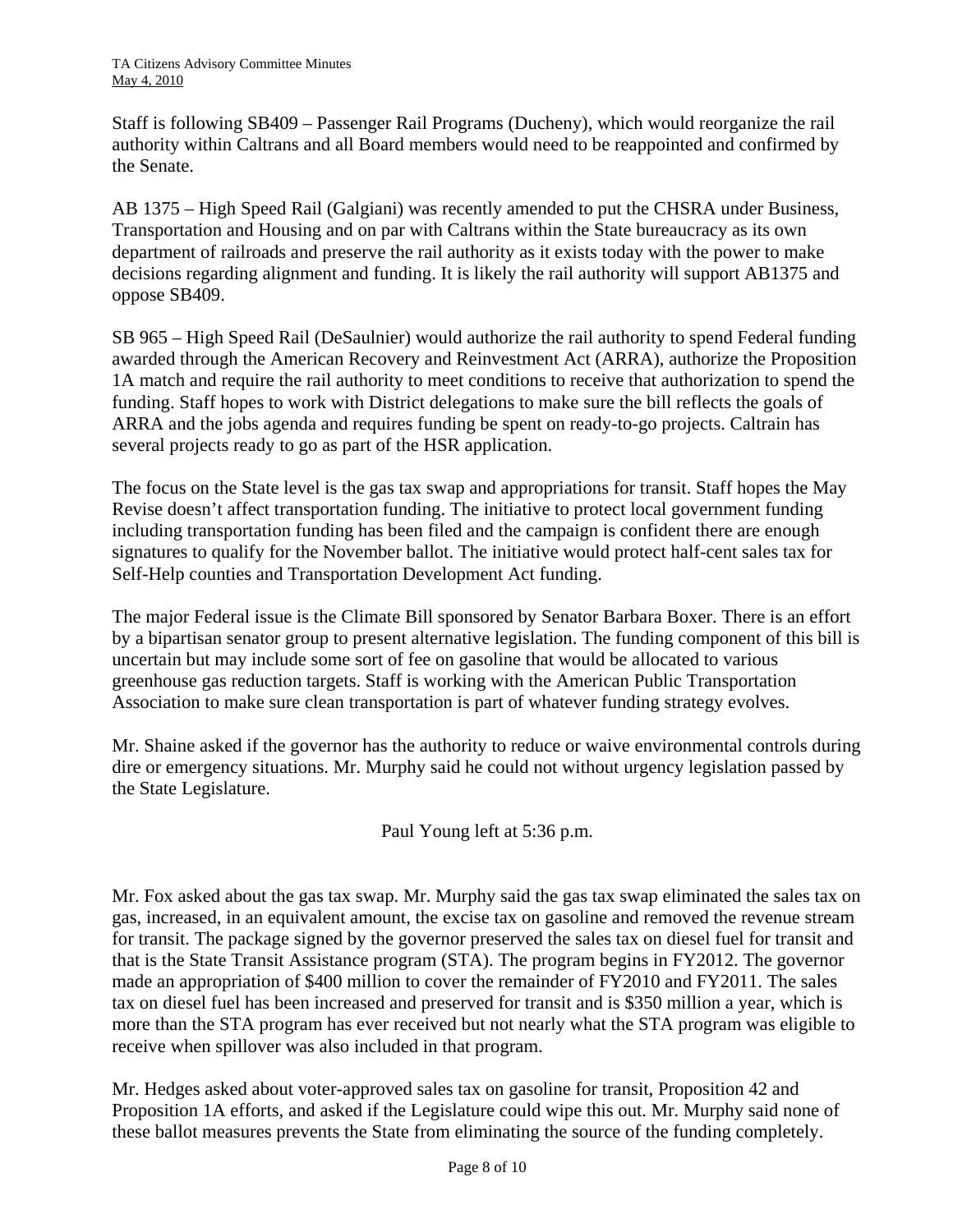TA Citizens Advisory Committee Minutes May 4, 2010

Barbara Arietta asked about staff's analysis on AB 1375. Mr. Murphy said the only downside for the Caltrain system with rail authority reorganization is the potential elimination of the agreement that Caltrain has with the rail authority. Legislatures involved have offered to include amendments that would preserve Caltrain's Memorandum of Understanding with the rail authority. Mr. Murphy said staff might have an issue in a proposal that reorganizes the rail authority and includes it in a department with resources that could be watered down because of focus on inter-city rail or other transportation projects.

### **REPORT OF THE CHAIR – PAT DIXON**

Chair Dixon encouraged everyone to register to vote.

### **REPORT FROM STAFF – JOE HURLEY**

Mr. Hurley said the groundbreaking ceremony for the Belmont pedestrian/bike overcrossing will be held at the Belmont Sports Complex on May 12 at 1 p.m.

### **COMMITTEE COMMENTS**

.

Ms. Vargas is concerned about audits on HSR and the reaction by local press. She thinks some people may use this as negative information about the project.

Mr. Hedges said there is more support for HSR the farther away from the route. He is concerned these people may now express concerns.

Mr. Bigelow said there is a meeting on Dumbarton Rail at the Union City Council Chambers on May 7 at 1 p.m. Key issues are ridership issues, budget and costs.

Mr. Bigelow said there will be two lawsuits filed momentarily against HSR; one is Atherton et al. v. HSR. He named attorneys for several other lawsuits against HSR. He said a key group filing suits is from Menlo Park.

Mr. Shaine said he is concerned Caltrain is declaring the second state of fiscal emergency in two years, which means Caltrain doesn't need to have State oversight in cutting service and raising fares.

John Fox left at 6:09 p.m.

Mr. Hees said every transit agency has problems. Mr. Hurley said Caltrain puts forth an extraordinary effort to produce quality service and has a very high farebox recovery, which makes the problems very frustrating.

Ms. Maez said there needs to be a strong effort to keep the people along the San Bruno Grade Separation corridor happy especially if HSR comes along with more construction.

Mr. Hedges said AC Transit's M line has benefited the mid-Peninsula and provides a good connection to East Bay BART.

Mr. Bigelow said the Santa Clara Valley Transportation Authority tentatively pulled \$44 million from the Dumbarton Rail Project. He requested the chair schedule a HSR meeting for the CAC.